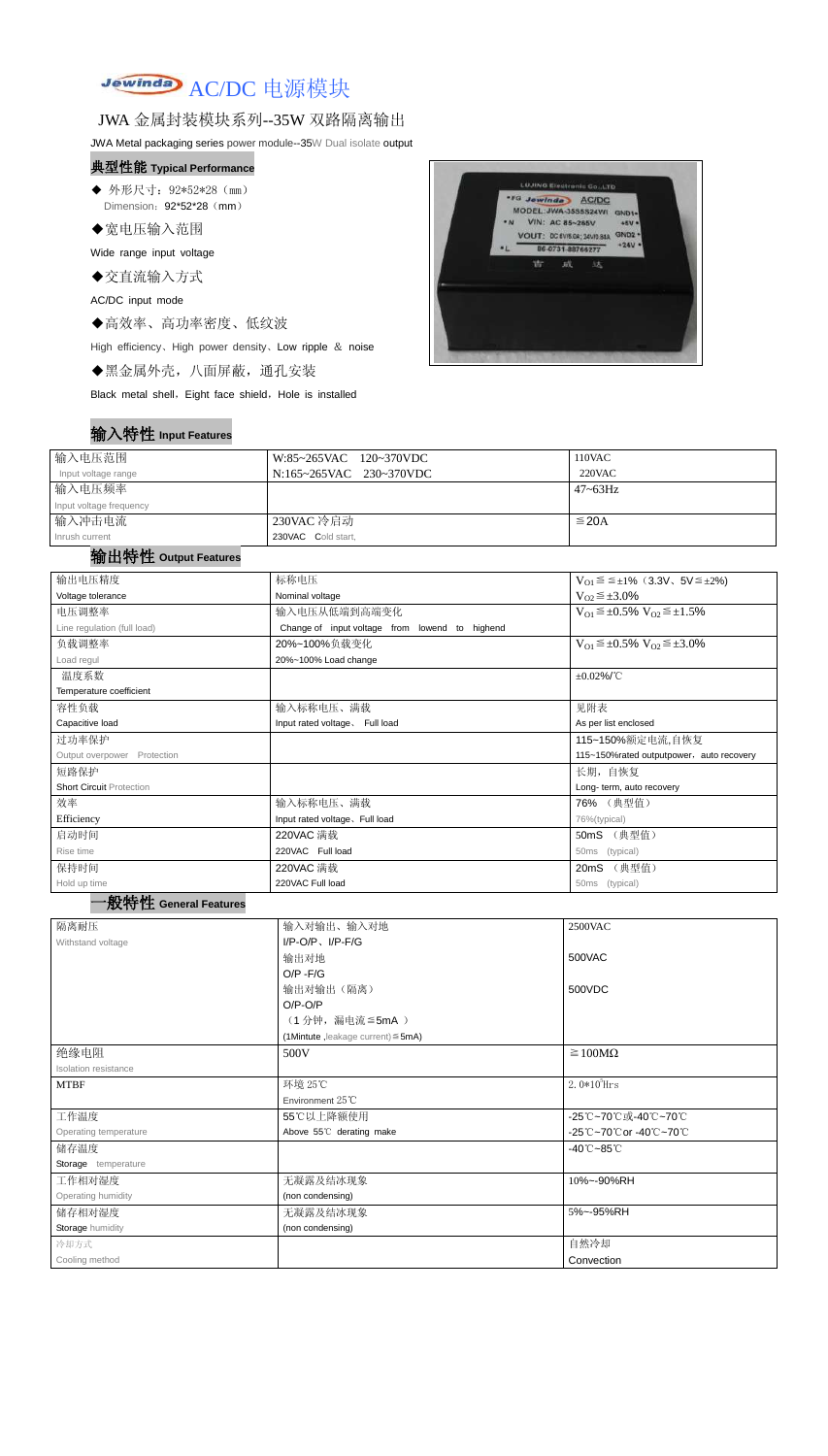#### 容性负载 **Capacitive Load**

# 命名方式 **Naming Rules**



 隔离输出 Isolate output 输入电压范围(W:85~265V, N:165~265V) Input voltage range (W:85~265V, N:165~265V) 输出电压  $V_{02}$ Output voltage  $V_{o2}$ 输出电压  $V_{01}$ Output voltage  $v_{o1}$ 输出功率 Output power AC/DC 金属封装电源模块 AC/DC Metal packaging power module

# 产品选型 **Product selection**

| 品<br>型号<br>产      | 输出电压           | 输出电流           | 输出电压精度                                                                      | 纹波噪声   | 效率         |  |
|-------------------|----------------|----------------|-----------------------------------------------------------------------------|--------|------------|--|
|                   | Output voltage | Output current | Output voltage                                                              | R&N    |            |  |
| Model No.         | V <sub>O</sub> | $I_{\rm O}$    | tolerance<br>$V$ $\mathrm{(}p\text{-}p\mathrm{)}\underline{m}\underline{V}$ |        | Efficiency |  |
|                   | $+5V$          | $0.50 - 5.00A$ | $\pm 2\%$                                                                   | 100mV  |            |  |
| JWA-35S5555W(N)I  | $+5V$          | $0.20 - 2.00A$ | $\pm$ 5%                                                                    | 100mV  | 76%        |  |
|                   | $+5V$          | $0.50 - 5.00A$ | $\pm 2\%$                                                                   | 100mV  |            |  |
| JWA-35S5S12W(N)I  | $+12V$         | $0.08 - 0.83A$ | $\pm 3\%$                                                                   | 120mV  | 78%        |  |
|                   | $+5V$          | $0.40 - 4.00A$ | $\pm 2\%$                                                                   | 100mV  |            |  |
| JWA-35S5S15W(N)I  | $+15V$         | $0.10 - 1.00A$ | $\pm 3\%$                                                                   | 120mV  | 78%        |  |
|                   | $+5V$          | $0.40 - 4.00A$ | $\pm 2\%$                                                                   | 100mV  |            |  |
| JWA-35S5S24W(N)I  | $+24V$         | $0.06 - 0.63A$ | $\pm 3\%$                                                                   | 150mV  | 79%        |  |
|                   | $+12V$         | $0.20 - 2.50A$ | $\pm 1\%$                                                                   | 120mV  |            |  |
| JWA-35S12S5W(N)I  | $+5V$          | $0.10 - 1.00A$ | $\pm$ 5%                                                                    | 100mV  | 78%        |  |
|                   | $+12V$         | $0.20 - 2.00A$ | $\pm 1\%$                                                                   | 120mV  |            |  |
| JWA-35S12S12W(N)I | $+12V$         | $0.08 - 075A$  | $\pm 3\%$                                                                   | 120mV  | 81%        |  |
|                   | $+12V$         | $0.20 - 2.00A$ | $\pm 1\%$                                                                   | 120mV  |            |  |
| JWA-35S12S15W(N)I | $+15V$         | $0.06 - 0.60A$ | $\pm 3\%$                                                                   | 1200mV | 82%        |  |
|                   | $+12V$         | $0.20 - 1.50A$ | $\pm 1\%$                                                                   | 120mV  |            |  |
| JWA-35S12S24W(N)I | $+24V$         | $0.07 - 0.70A$ | $\pm 3\%$                                                                   | 150mV  | 83%        |  |

注:因篇幅有限,以上只是部分产品列表,若需列表以外产品,请与本公司销售部联系。

Note:Due to space limitations ,the above list is only for some products, If other than a list of products, please contact the Company's sales department. 输出纹波噪声(峰-峰值)的测量,请参照模块测试说明中介绍的方法进行。

Output ripple noise measurement (peak - peak), please refer to the module test notes method is introduced.

# 封装尺寸图 **MechanicalData**



#### 管脚定义 **Pin Assignments**

注:电源模块的外形尺寸和管脚定义如与选型手册不符,请以实物实际尺寸为准。

Note: Dimensions and pin definitions of power module such as inconsistent with the hand book, please in kind prevail actual size

| Vout:5V         |              | Vout: $12V$ , $15V$ |              | Vout:24V        |             |  |
|-----------------|--------------|---------------------|--------------|-----------------|-------------|--|
| 推荐值             | 最大值          | 推荐值<br>最大值          |              | 推荐值<br>最大值      |             |  |
| Recommendations | Maximum      | Recommendations     | Maximum      | Recommendations | Maximum     |  |
| $1000\mu F$     | $4700 \mu F$ | $1000\mu F$         | $3300 \mu F$ | $470 \mu F$     | $1000\mu F$ |  |

| 管脚说明                      | D <sub>1</sub> | D <sub>0</sub>                    | $\mathbf{D}$ | $\mathbf{p}_A$                      | D5        | D6               | D7        | P <sub>8</sub> | <b>DO</b><br>- | D1 <sub>0</sub><br>ΊU |
|---------------------------|----------------|-----------------------------------|--------------|-------------------------------------|-----------|------------------|-----------|----------------|----------------|-----------------------|
| 单路<br>$\mathbf{C}$<br>.O. | EG<br>◡        | $\bigcap$ $\bigcap$<br>$A \cup L$ | AC(N)        | $ -$<br>$\mathbf{v}_{\mathrm{O2+}}$ | <b>NP</b> | GND <sub>2</sub> | <b>NP</b> | $V_{O1+}$      | <b>NP</b>      | GND1                  |